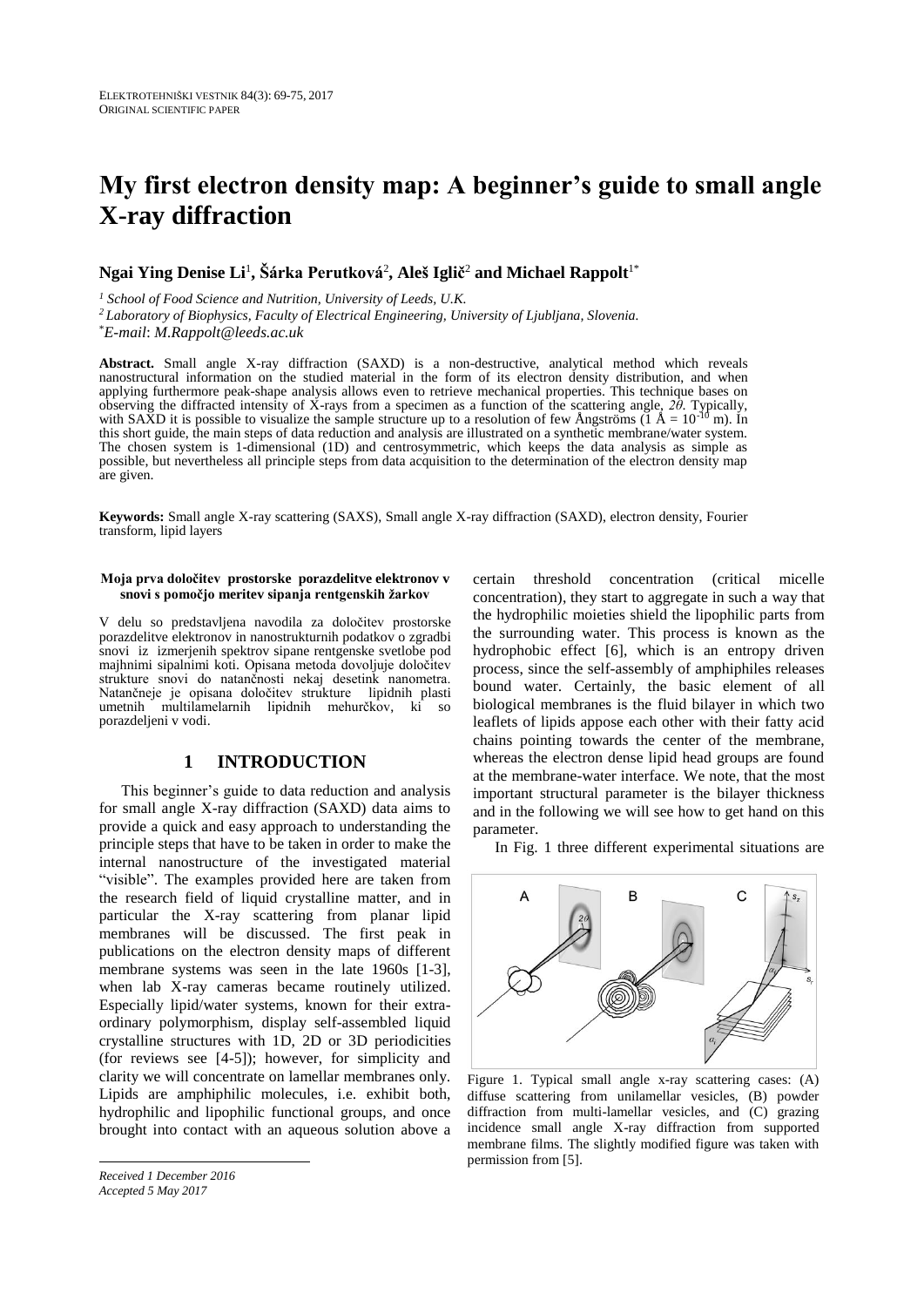depicted. Bilayers can be organized in unilamellar vesicles (A), in multi-lamellar vesicles (B) or are aligned as solid supported multi-lamellar films<sup>1</sup> (C). Although in all three cases similar lipid bilayer systems are studied, the SAXS patterns differ strongly. The reason is given by the different membrane ordering in space. In the first case, the membranes are uncorrelated, and thus the intensity pattern displays only diffuse scattering, which arises from the electron density fluctuations in the membrane alone. In the latter two cases, the membranes are ordered within stacks on a 1D-lattice, and hence give further rise to diffraction peaks. In panel B the membrane stacks are not oriented, and hence the intensity of each reflection is diffracted on a cone resulting at the detector plane in a so-called Debye-Scherrer ring. In the last case instead, the sample is oriented parallel to a solid support and therefore single diffraction peaks appear along the scattering vector axis *s*<sub>z</sub>.

In this short review - again for simplicity - we will tackle data sets that display the recorded scattering intensity, *I,* as a function of the scattering vector, *s*, in one dimension only. Please note, that the modulus of the scattering vector, *s*, is not identical but proportional to the scattering angle *2θ* (cp. Fig. 1A). However, this parameter has the great advantage of being universal, i.e. independent of any X-ray source used, as it is normalized by the applied X-ray wavelength, *λ*. Two definitions are commonly used, namely *s* and *q*:

$$
s = \frac{q}{2\pi} = \frac{2 \cdot \sin \theta}{\lambda} \tag{1}
$$

The physical background of X-ray scattering will not be given here, but only some few remarks on data acquisition, and the necessary steps of data reduction and data analysis shall illustrate how to retrieve structural information from SAXD experiments. However, the interested reader might find more information in the by now legendary textbooks of Glatter and Kratky [7], and Guinier [8]. Further, we suggest consulting also the comprehensive review of Koch, Vachette and Svergun [9].

#### **2 DATA REDUCTION**

Before getting started, a few words shall be said concerning the experimental part. Once the sample is placed into the small angle X-ray camera, mainly two interactions take place in the sample. For instance in water (thickness 1 mm) at a typically applied energy of 8 keV  $(\lambda = 1.54 \text{ Å})$  the major part of the X-rays gets absorbed (59 %), a big share of photons do not interact at all (37 %), and only a small part gets elastically scattered (4%). Obviously one is interested to optimize

 $\overline{a}$ 



Figure 2. Diffraction pattern of silver-behenate displaying the first 4 diffraction orders (A), and a demonstration of the detector channel calibration with the above diffraction data (B). The lamellar repeat distance of the calibrant is 58.4 Å [11].

the sample thickness such that the scattering event is maximized with respect to absorption. It can be easily shown that at a given wavelength the optimal sample thickness, *topt*, depends solely on the linear X-ray attenuation coefficient of the sample, *μsample* [9]:

$$
t_{opt} = 1/\mu_{sample}.\tag{2}
$$

Thicknesses deviating greatly from *topt* should be avoided, but as a rule of thumb, most soft matter (e.g., polymers and biological material) has an attenuation coefficient close to that of water, which leads to optimum sample thickness of about one millimeter at *λ*   $= 1.54$  Å ( $\mu_{water} \approx 1$  mm<sup>-1</sup>). This in turn enables us to work with relatively small sample volumes of typically 50 μl. Next, one should be aware that not only the SAXD pattern of the sample itself has to be recorded, but also the scattering arising from the background. This usually includes scattering from the sample cell (e.g. capillary) and that of the sample medium (e.g. water). Please note, that especially for weak scattering samples

<sup>&</sup>lt;sup>1</sup>Also single monolayer leaflets are studied, e.g., with Langmuir trough techniques or in rapid cyclic voltametry as well as studies on single supported bilayers are carried out, which will not be discussed in this review.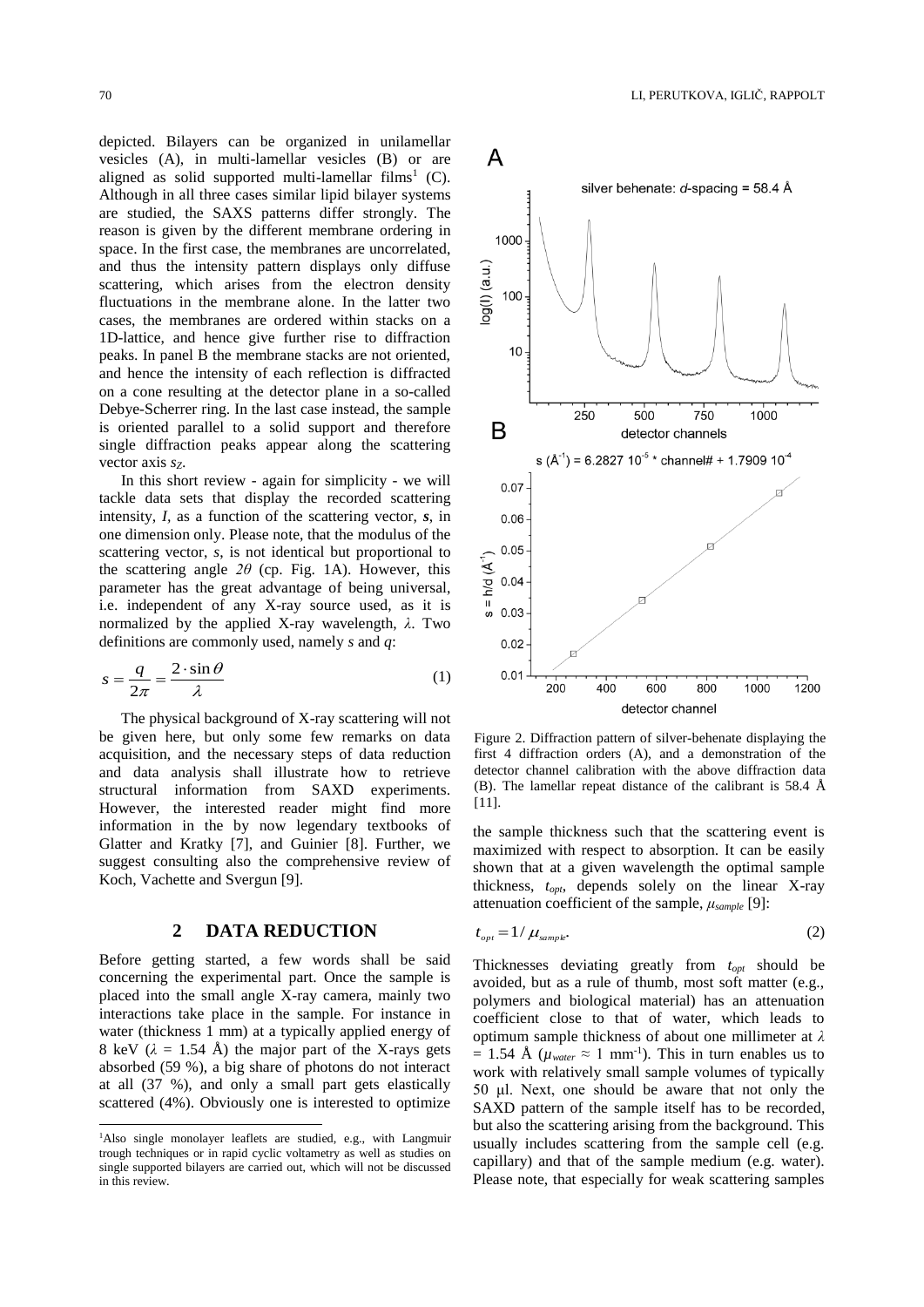the background has to be determined with due care in which also corresponding transmission measurements are carried out, and further the sample concentration has to be known (for details see [9]). However, in X-ray diffraction experiments the signal to background ratio is relatively high and often it is sufficient to subtract the background of each diffraction peak in form of second order polynomial.

The first step in the data reduction concerns the calibration of the active area of the detector. The intensity resolution of any detector is either expressed in pixels (2D-detector) or channels (1D-detector). Here, we present data from a 1D detector. In order to obtain a scattering vector scale, the detector channels must be calibrated.

Silver behenate is commonly used to calibrate SAXD patterns. At room temperature in its anhydrous state, it forms lamellar stacks, which give rise to evenly spaced diffraction peaks in the SAXD pattern as shown in Fig. 2 (A). Note, that diffraction represents a special case of elastic scattering, that is, the scattered light is interfering constructively. The geometrical conditions for this constructive interference was first described by William Lawrence Bragg and his father William Henry Bragg in 1913 [10] in response to their discovery that crystalline solids produced patterns of "reflected Xrays". This simple but intriguing geometrical relationship has since long time found its way into various textbooks and for further training, we recommend taking a look for instance into the Encyclopedia Britannica. The condition for diffraction of X-rays is commonly known as Bragg's law and is described in Eq. 3a, where *d* is the lattice spacing or bilayer thickness,  $2\theta$  is the scattering angle (note, incoming and outgoing angle add up to  $2\theta$ ; cp. Fig. 1C) and *n* is an integer (1, 2, 3..) describing the order of the diffraction peak. Furthermore, for small angles, sin  $\theta \approx \theta$  and therefore, the equation clearly demonstrates that the scattering angle  $2\theta$  is indirectly proportional to the lattice spacing, *d*, i.e. the scattering pattern is plotted in the reciprocal space.

$$
2d \cdot \sin \theta = n\lambda,
$$

and for small *θ*

$$
2\theta \cdot d = n\lambda \quad \Rightarrow 2\theta = \frac{n\lambda}{d} \tag{3b}
$$

(3a)

Now returning to the calibration of our linear 1Ddetector, we are routinely using silver behenate (Fig. 2A), which has a known *d-*spacing of 58.4 Å [11]. In our case we recorded the first 4 orders  $(n = 1-4)$  with the known *s*-values of  $s = n/58.4 \text{ Å}^{-1}$ , and hence by simple linear regression we are able to calibrate our s-axis. In the example given the slope was determined to be 3.28  $10^{-5}$  Å<sup>-1</sup> and the offset 1.79  $10^{-4}$  Å<sup>-1</sup> (cp. Fig. 2B). Note, that the offset results from the practical circumstance that the zero detector channel never coincides with the direct beam position  $(s = 0)$ .

#### **3 DATA ANALYSIS**

Moving on to the experimental data, Fig. 3 displays the diffraction pattern of 1-palmitoyl-2-oleoyl-sn-glycero-3 phosphoethanolamine (POPE) with 3 mol % 1,2 dipalmitoyl-sn-glycero-3-phosphoethanolamine (DPPE) at room temperature in excess of water. Under these conditions the lipids are in the gel-phase, in which all C-C bonds of the fatty acids (palmitic and oleic) are in the *trans*-conformation. These two lipids are commonly found in biomembranes, e.g. the plasma membrane, and dispersed in water form multilamellar vesicles (MLVs; Fig. 1B). MLVs, also known as liposomes, are built up by a number of interlaced spherical vesicles each containing one lipid bilayer. Thus, in radial direction liposomes display a very distinct, 1D-repetition pattern of alternating lipid bilayers and in-between water layers. This 1D-ordered lyotropic liquid crystal diffracts X-rays according to Bragg's law (Eq. 3a) and its SAXD pattern displaying the first four diffraction orders is depicted Fig. 3A. Superimposed, the diffuse background scattering contribution arising from the capillary and the excess of water is also presented (light grey).

It is important to understand that every diffraction peak contains *four different types of information*, which are related to (i) the peak position, (ii) the central peak width, (iii) the peak height and (iv) the peak shape. The first type of information was discussed already above, i.e. *d* -spacings are deducible from the *peak positions* (Bragg's law). Hence, we can directly determine the *d*  spacing for our demonstration sample from the peak positions  $s = n/d$  (this follows from Eq. 1 and 3a). Again applying a linear regression on the measured peak positions *1/d*, *2/d*, *3/d*, *4/d* and including the direct beam position, *0* (zeroth order), we obtain for our sample a *d*spacing of 67.2 Å.

The *central peak width* instead is related to the average crystallite size in a given sample, i.e. in our case to the average number of lamellae within the MLVs. The higher the number of repeating units in the crystallite, the narrower the diffraction peak occurs. This is reflected in the Scherrer equation [12]:

$$
FWHM = \frac{0.89 \cdot \lambda}{L} \approx \frac{\lambda}{N \cdot d},\tag{4}
$$

where the full width half maximum (*FWHM*) of the diffraction peak is indirectly proportional to the crystallite size, *L*, which in our example is equal the average number of membranes in the multilamellar vesicles, *N,* multiplied with the lattice spacing, *d*. We note though, that before applying the Scherrer equation, the measured peak profiles of the sample need to be deconvoluted with the direct X-ray beam profile beforehand in order to eliminate the broadening effect that is caused by the X-ray instrument itself. Nonetheless, the final corrected peak width allows to estimate the averaged radius of the MLVs. An excellent review on this topic is given in Chapter 9 of the handbook of Klug and Alexander [13].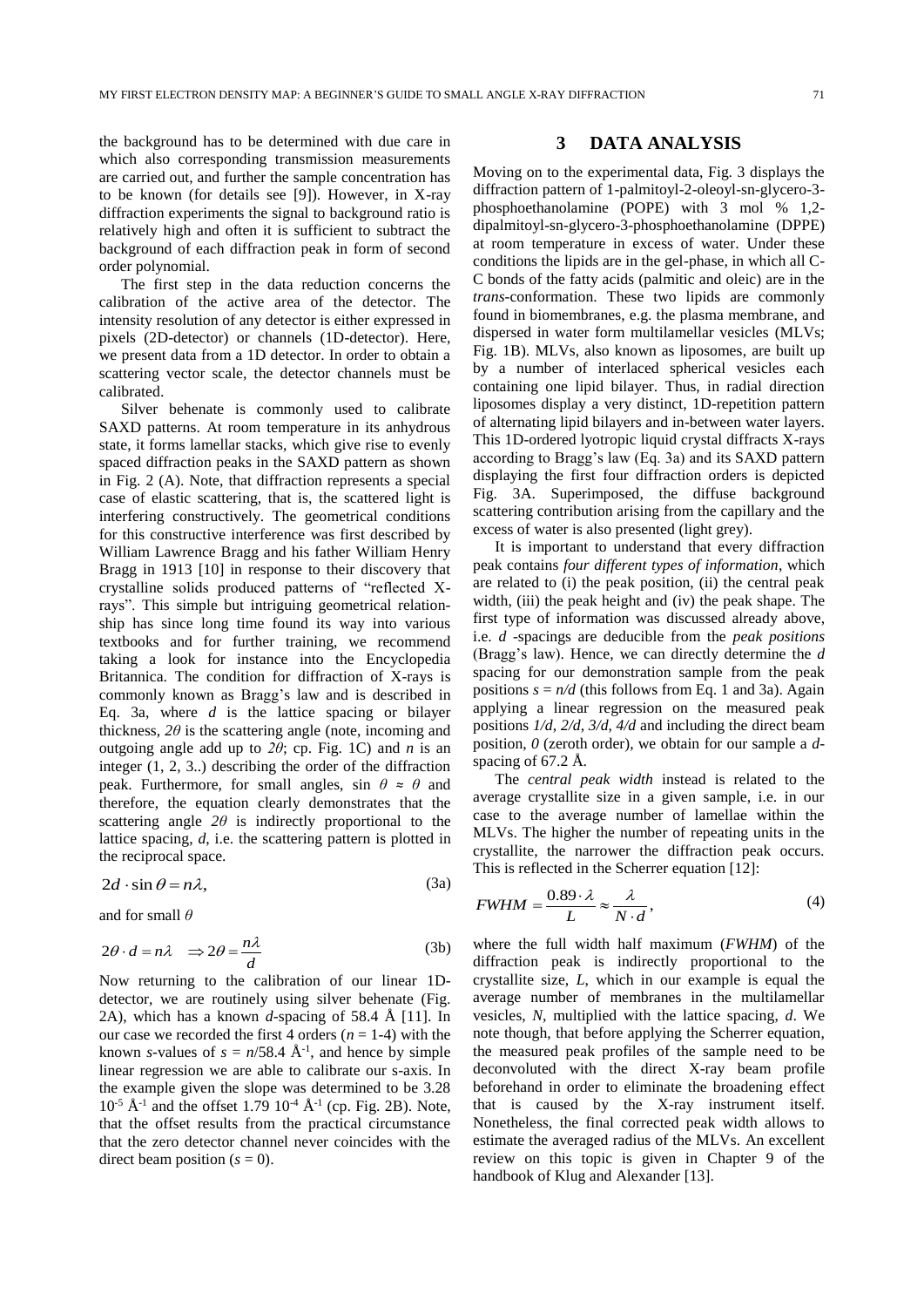Next, each *peak intensity* is related to the electron density contrast with respect to its corresponding lattice periodicity (lattice spacing). For instance, the first diffraction peak intensity  $(h = 1)$  probes the electron density contrast with a periodicity of *d*, the second diffraction peak intensity  $(h = 2)$  probes the electron density contrast with a periodicity *d/2*, and so on. Returning to the diffraction pattern in Fig. 3A, we therefore expect the strongest electron contrast with a repetition length of *d*, while periodicities of *d/2* and *d/3* in the sample display relatively low electron density contrasts. Finally, a medium contrast is observed every *d/4*.

In the following we will demonstrate, how we can exploit our four, measured peak intensities to reconstruct the electron density profile (EDP) of the bilayer stacking of the investigated MLVs. First, we need to fit the intensities (peak areas) of each reflection (Fig. 3B). When dealing with smectic liquid crystalline systems, the reflection *peak-shapes* are reasonably well fitted by Lorentzian distributions. The reason for this lies within the lattice disorder inherent in liquid crystalline systems, which will be discussed in more detail in the outlook of this mini-review. Briefly, while solid crystals display only thermal disorder where the long-range order is conserved (disorder of first type; best to be fitted with Gaussian distributions), the disorder given in liquid crystals is of second type where only a quasi-long range order is given [14, 15]. Note, in thermal disorder the building blocks of a crystal vibrate with respect to the fix lattice points of the crystal, while in liquid crystals each building block undulates with respect to its nearest neighbour.

Finally, in order to obtain the EDP, firstly the reflection intensities must be adjusted by the so-called Lorentz correction. The Lorentz correction is a geometrical correction factor that accounts for the relative differences in the diffraction-probabilities of different crystal planes [15], and usually also considers the given geometry of the instrumental set-up. We note, that in non-orientated, "powder-like" samples, like in our demonstration case, crystal planes with greater *d*spacings display relatively higher diffractionprobabilities than those with a smaller *d*-spacings. For our set-up having utilized an X-ray point source the effective Lorentz correction factor is given by  $h^2$ ; however, we recommend the interested reader to study the detailed explanations and derivations given by Warren in is his monograph on X-ray diffraction [16]. Secondly, all amplitudes,  $F_h$ , which are directly proportional to the probed electron density contrasts need to be calculated from the corrected intensities, (*I<sup>h</sup> h2*), by taking their square root. Now we are prepared to carry out a Fourier transform (Eq. 5) in order to obtain the EDP in radial direction of our MLVs:



Figure 3. Diffraction pattern of POPE with 3 mol % DPPE at room temperature. The sample is in the gel-phase and the first 4 orders are displayed in panel A and a typical fit of the 4th order reflection is depicted in panel B. The lamellar repeat distance is 67.2 Å.

$$
\widetilde{\rho}(z) = \sum_{h=1}^{h_{\text{max}}} \alpha_h \cdot F_h \cdot \cos\left(2\pi s_h z\right)
$$
\n
$$
= \sum_{h=1}^{h_{\text{max}}} \alpha_h \cdot F_h \cdot \cos\left(\frac{2\pi h \cdot z}{d}\right),
$$
\n(5)

where,  $F_h$ , are our experimentally derived amplitudes (form factors), *sh*, denotes the peak positions, *h* gives the peak order (also known as Miller index), α*<sup>h</sup>* are the phase factors of the given amplitudes *Fh*, and *z* is the distance in real space. Notice that Eq. 5 only contains a cosine term (no sine term), because for our example, we are dealing with a centrosymmetric structure, which can be perfectly reconstructed by means of using only centrosymmetric, i.e., cosinusoidal electron density contrasts. As a consequence the unknown phases are either  $+\pi$  or  $-\pi$ , and the phase factors  $\alpha_h = \cos(\pm \pi)$  can only take the values  $\pm 1$ . We note, since in X-ray scattering experiments only intensities are recorded, the phase information is not directly obtainable. This problem is known as the 'phase problem' and various strategies have been developed to retrieve this important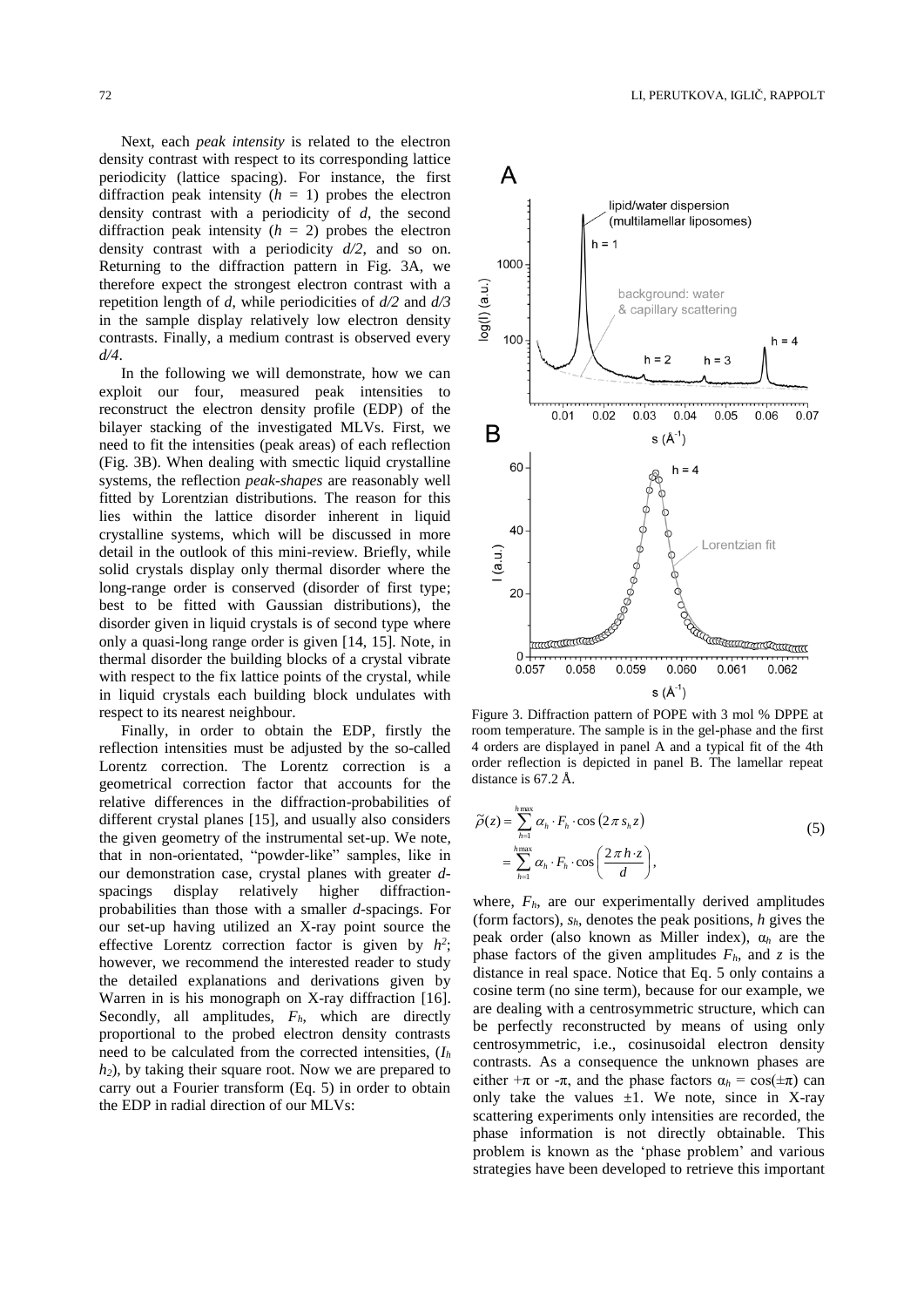

Figure 4. Electron density contrasts (A) and final electron density profile of POPE and DPPE (3 mol%) at room temperature are presented (B). The head-to-head group distance is 51.7 Å.

information needed for the execution of every Fourier transform [7, 16]. However here, for the sake of simplicity the correct phase factors have been taken from literature [17] (see Table 1).

The individual electron density contrasts with the frequencies *d*, *d/2*, *d/3* and *d/4* and with their corresponding amplitudes, *Fh*, are plotted in Fig. 4A. The summation of these four cosine terms (Eq. 5) leads to the EDP illustrated in Fig. 4B. All structural parameters are summarized in Table 1.

From the obtained EDP, further fine-structural information can be inferred. For example, using the peak-to-peak distance in the EDP, the phosphate-tophosphate distance in the bilayer is indicated (the highest electron density in the bilayer is given by the phosphate-group of the lipids), which is also referred to as the head-to-head group distance, *dHH* (see top scheme of Fig. 4B). It is instructive to perform an estimation of *dHH* and compare it to our experimental result. Since a carbon-carbon bond length accounts for about 1.25 Å [18] and a palmitic fatty acid chain contains 16 carbons, it follows that the length of two fatty acid chains is equal to 40.0 Å. The diameter of a ethanolamine headgroup is approximately 8 Å [19], and hence an estimation of 48.0 Å for  $d_{HH}$  results, which compares well to the result of 51.7 Å deduced from our EDP. Note the slightly higher experimental value might stem from the fact that also oleic fatty acids (C18) are present in the investigated bilayer. Another important parameter concerns the intermembrane water layer thickness, *dW*:

$$
d = d_w + d_{HH} \tag{6}
$$

Inserting our *d*-spacing and *dHH* values in Eq. 6 yields to  $d_{W} = 67.2 - 51.7 = 15.5$  Å. Importantly, changes in membrane thicknesses allow to directly monitor the fluidity of lipid bilayers, whereas the intermembrane distances give insight into the balance of repulsive and attractive forces that keep the membrane in place [5].

Summarizing we have shown that an EDP of a lipid bilayer can be reconstructed with four probed electron density contrasts only, and that a Fourier transform in this case study boils down to the sum of four cosine terms. Although we included in our calculation diffraction data limited to  $s_{max} = 4/d$ , the precision of localizing the phosphate group is about 1  $\AA$  [20]. This might be surprising, but Fourier analyzing similar data sets from MLVs and supported lipid films displaying up-to 8 diffraction orders do not significantly change the *dHH*-values from the fourth order onwards. Higher resolved data sets instead make apparent further structural details in the EDP: for instance, the location of the glycerol backbone and further structural particulars in the fatty acid chains become visible.

Table 1. Structural parameters of the lamellar L<sub>β</sub>-phase of POPE with 3 mol% DPPE at room temperature (rf. to Fig. 3).

| h | $s_h(\AA^{-1})$ | $Ih$ (a.u.) | $Ih h2$ (a.u.) | $a_h \cdot F_h$ (a.u.) |
|---|-----------------|-------------|----------------|------------------------|
|   | 0.01488         | 1.00000     | 1.0000         | $-1.00$                |
|   | 0.02949         | 0.00094     | 0.0038         | $-0.06$                |
| 3 | 0.04446         | 0.00171     | 0.0154         | $+0.12$                |
|   | 0.05949         | 0.01561     | 0.2498         | -0.50                  |

# **4 CONCLUSION AND OUTLOOK**

The purpose of this beginner's guide to small angle Xray diffraction was to demonstrate with an easy showcase how nanostructural information can be obtained by applying just some few and simple recipes. The basics to data reduction (calibration and background subtraction) and data manipulation (peakfitting, Lorentz correction and Fourier analysis) have been discussed in great detail, and when necessary have been complemented by carefully selected references. Our greatest hope is that this guide will inspire the reader to attempt their own first electron density maps and assess their validity.

Our take home message for every beginner should be – apart from demystifying the 'job' to calculate electron densities by Fourier transform – that there are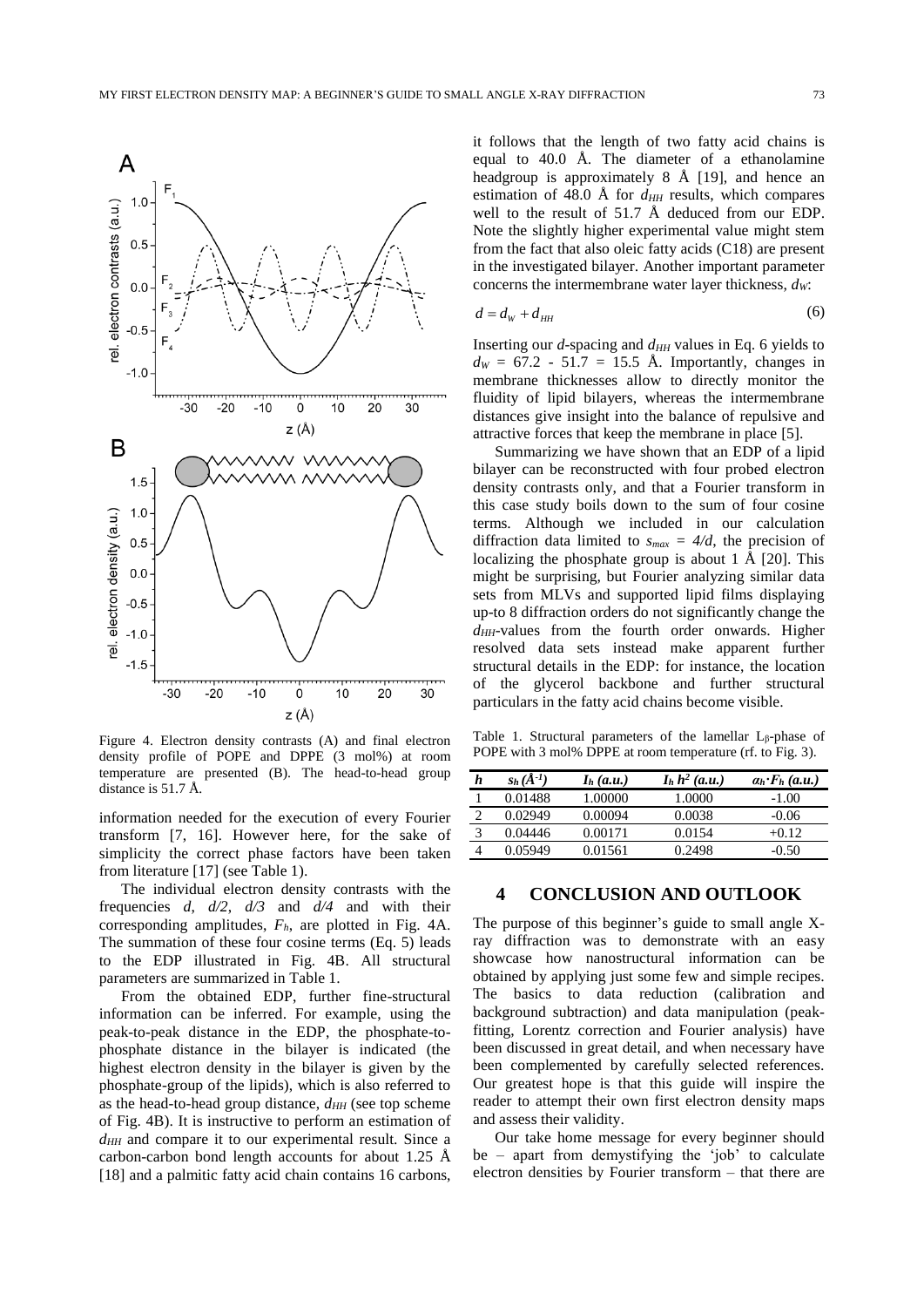four distinct portions of information given in the in any diffraction peak: (i) peak positions refer to lattice spacings, (ii) peak widths to crystallite sizes, (iii) peak intensities probe electron density contrasts and (iv) peak shapes reflect the type of crystal-disorder in the sample.

In our case study, the first three parameters are related to the *structure of the bilayers*. Additionally, careful peak-shape analysis allows recovering *mechanical information*. This kind of modelling goes beyond the scope of this mini-review, but we like to stress that novel analysis tools have been constantly developed over the past 15 years allowing to get hold on to on the bilayer bending modulus, *KC*, and the bulk compression modulus, *B* of various membrane systems [21-24].

As a final remark, the biggest intellectual hurdle for every beginner when dealing with scattering methods is that the measured data is displayed in inverse space, while our imagination works properly only in real space. However, with ever-growing computing power and reliable, big databases, we will actually with novel, future setups be able to display electron densities in an *as-soon-as-recorded (ASAR)* fashion. In the time being, we will need to bite into the sour apple and keep on translating inverse space information into real images.

#### **ACKNOWLEDGEMENTS**

We would like to thank the EPSRC funded Soft Matter and Functional Interfaces Centre for Doctoral Training (SOFI CDT), grant code EP/L015536/1, for their funding and support.

#### **REFERENCES**

- [1] Y.K. Levine, A.I. Bailey, M.H. Wilkins. Multilayers of phospholipid bimolecular leaflets. *Nature,* 220, 577-578, 1968.
- [2] M.H.F. Wilkins, A.E. Blaurock, D.M.Engelman.. Bilayer Structure in Membranes. *Nature New Biology,* 230,72- 76, 1971.
- [3] V. Luzzati. X-ray diffraction studies of lipid-water systems. In *Biological membranes*. D. Chapman, editor. Academic Press, New York, 71-123, 1968.
- [4] J.M. Seddon. R.H. Templer. Polymorphism of lipid water systems. In *Structure and dynamics of membranes.* R. Lipowsky and E. Sackmann, editors. North-Holland, Amsterdam, 97-160, 1995.
- [5] M. Rappolt. The biologically relevant lipid mesophases as "seen" by x-rays. In *Advances in Planar Lipid Bilayers and Liposomes.* A. Leitmannova-Liu, editor. Elsevier Inc., Amsterdam, 253-83, 2006.
- [6] C. Tanford. The hydrophobic effect and the organization of living matter. *Science,* 200, 1012-1018, 1978.
- [7] O. Glatter, O. Kratky. *Small Angle X-ray Scattering*. Academic Press, London, 1982.
- [8] A. Guinier. *X-ray diffraction*. Freeman, San Francisco, 1963.
- [9] M.H.J. Koch, P. Vachette, D.I. Svergun. Small-angle scattering: a view on the properties, structures and structural changes of biological macromolecules in solution. *Quarterly Review of Biophysics,* 36, 147-227, 2003.
- [10] W.H. Bragg, W.L. Bragg. The Reflexion of X-rays by Crystals. *Proc R. Soc. Lond. A*, 88 (605), 428-38, 1913.
- [11] T.C. Huang, H. Toraya, T.N. Blanton, Y. Wu. X-ray powder diffraction analysis of silver behenate, a possible low-angle diffraction standard. *Journal of Applied Crystallography,* 26, 180-184, 1993
- [12] P. Scherrer. Bestimmung der Größe und der inneren Struktur von Kolloidteilchen mittels Röntgenstrahlen. *Göttinger Nachrichten,* 2, 98-100, 1918.
- [13] H.P. Klug, L.E. Alexander. *X-ray diffraction procedures for polycrystalline and amorphous materials*, John Wiley & Sons, New York, 1974.
- [14] R. Hosemann, S.N. Bagchi. *Direct analysis of diffraction by matter*. North-Holland Publ. Co., Amsterdam, 1962.
- [15] A.E. Blaurock. Evidence of bilayer structure and of membrane interactions from X-ray diffraction analysis. *Biochimica Biophysica Acta* 650,167-207, 1982.
- [16] B.E. Warren. *X-ray Diffraction*. Addison-Wesley, Reading, 1969.
- [17] M. Rappolt, A. Hodzic, B. Sartori, M. Ollivon, P. Laggner. Conformational and hydrational properties during the  $L_{\beta}$  to  $L_{\alpha}$  and  $L_{\alpha}$  to H<sub>II</sub>-phase transition in phosphatidylethanolamine. *Chemistry and Physics of Lipids,* 154, 46-55, 2008.
- [18] A. Seelig, J. Seelig. The dynamic structure of fatty acyl chains in a phospholipid bilayer measured by deuterium magnetic resonance. *Biochemistry*, 13, 4839-4845, 1974.
- [19] T.J. McIntosh, S.A. Simon, Area per molecule and distribution of water in fully hydrated dilauroylphosphatidylethanolamine bilayers, *Biochemistry*, 25, 4948-4952, 1986.
- [20] M. Rappolt. Bilayer thickness estimations with "poor" diffraction data. *J. Appl. Phys.* 107, art.-no 084701. 2010.
- [21] G. Pabst, M. Rappolt, H. Amenitsch, P. Laggner. Structural information from multilamellar liposomes at full hydration: Full q-range fitting with high quality xray data. *Phys. Rev. E*, 62, 4000-4009, 2000.
- [22] M. Rappolt and G. Pabst. Flexibility and Structure of Fluid Bilayer. In *Structure and Dynamics of Membranous Interfaces.* Nag, K. (ed). John Wiley & Sons, Inc., Hoboken, NJ, USA, 2008.
- [23] P. Heftberger, B. Kollmitzer, F.A. Heberle, J. Pan, M. Rappolt, H. Amenitsch, N. Kučerka, J. Katsaras, G. Pabst. Global small-angle X-ray scattering data analysis for multilamellar vesicles: the evolution of the scattering density profile model. *J. Appl. Cryst.*, 47 (1), 173-180, 2014.
- [24] A. Iglič, V. Kralj-Iglič, D. Drobne. Nanostructures in biological systems: theory and applications. Pan Stanford, Singapore and CRC Press, Boca Raton, 2015.